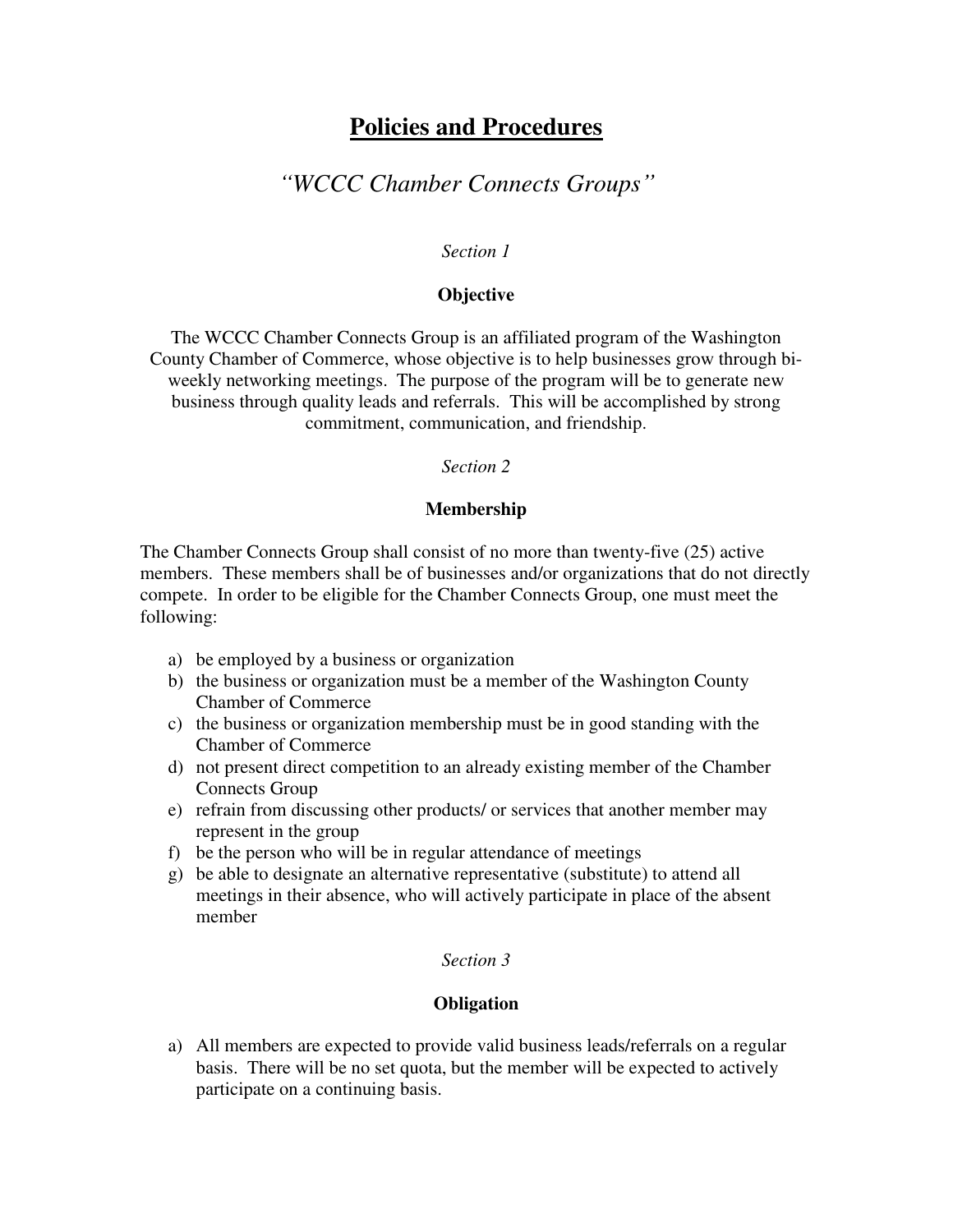- b) All members or their alternative representative (substitute) are expected to be in attendance regularly for all bi-weekly meetings. If a member or alternative representative has more than two (2) consecutive unexcused absences (failure to notify group member or Chamber staff), their status shall be called before the group for a vote on removal.
- c) More than five (5) absences by a member or alternative representative (*does not matter if they are excused or unexcused*) in a calendar year will be cause for the member to have their status called before the group for a vote on removal.
- d) The WC Chamber and the governing board of the Chamber Connects Group will review any request for a leave of absence. A leave of absence will ensure the member that the group will not allow a competitor to join during their leave.
- e) Members are expected to participate in a "Presentation" about themselves and their business in order to help other members learn more about their company.
- f) Members are expected to pay any associated group fees in a timely manner.

## *Section 4*

## **Selection of Members**

- a) An application of membership shall be submitted to either the Director of Membership Development or the office of the Washington County Chamber of Commerce. The Chamber of Commerce, before acceptance into a Chamber Connects Group, will review the information provided by the applicant to ensure no competition exists and that the applicant is in good standing with the Chamber.
- b) All applicants are asked to attend one meeting before acceptance into the Chamber Connects group.
- c) The applicant may be denied membership based on eligibility requirements. If competition exists (group has final approval), the applicant may be offered the chance to join other possible related groups. If the applicant is not in good standing with the Chamber, they will be given no more than one month in order to take care of the matter.
- d) Once the applicant has been approved, the applicant will become an official member upon notification by the Chamber of Commerce office.
- e) If by chance a member has been removed from a Chamber Connects group, he or she will be asked to wait at least one quarter before joining another similar group.

## *Section 5*

## **Meeting**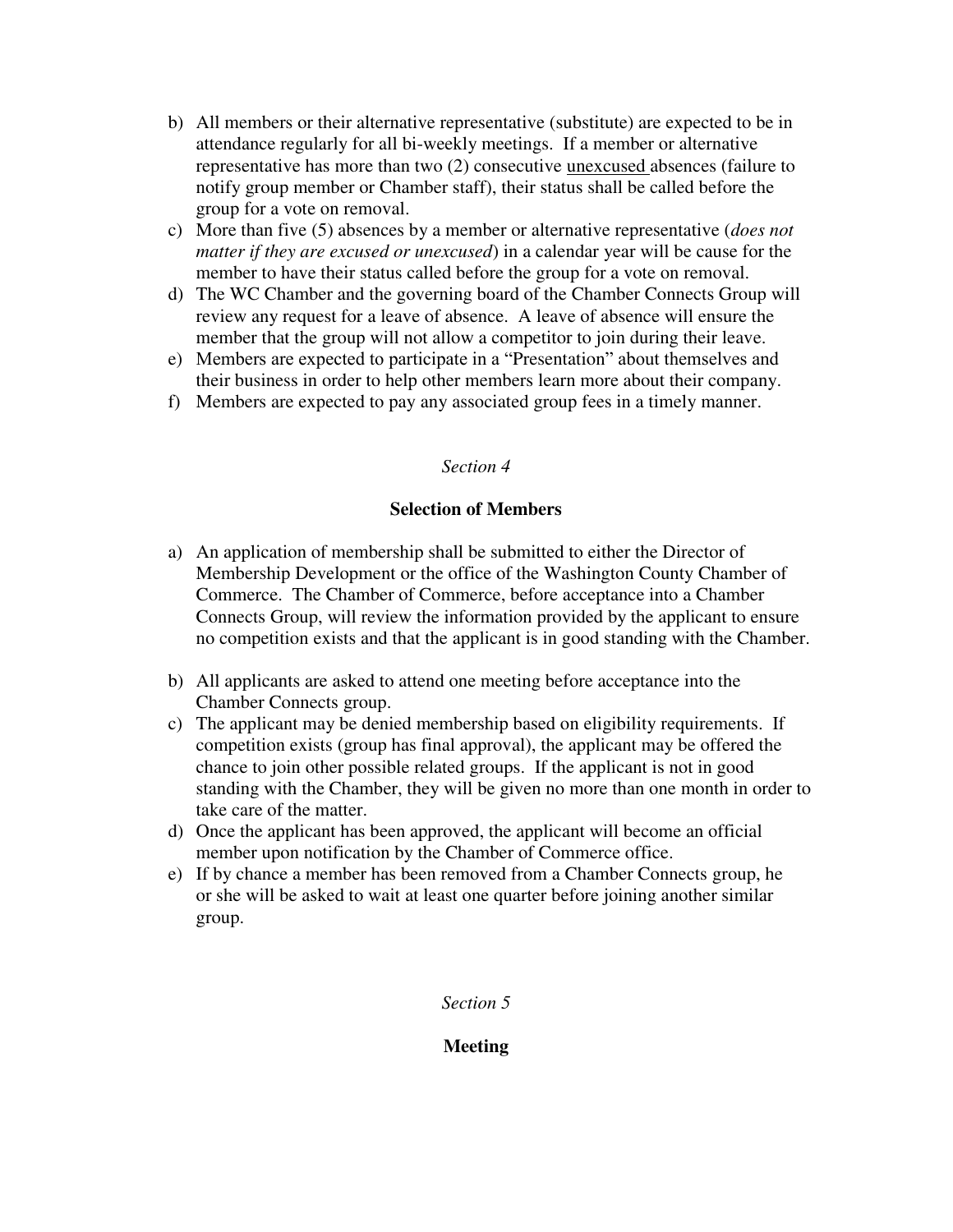- a) Regular Breakfast/Lunch meetings of the Chamber Connects Groups shall take place on the day determined by the WC Chamber. The Chamber shall also determine time and location. Any changes to either the time or location of the meeting must first be approved by the Chamber office.
- b) Meetings will be conducted with any number of Chamber Connects members in attendance.
- c) It will be the responsibility of the individual presiding and members to make sure the meeting runs in an orderly fashion.
- d) Weather policy for the groups will follow the WC Chamber's Weather policy. Policy can be found on the Chamber's website.
- e) Guests will be allowed to attend two (2) Chamber Connects meetings.
- f) All guests will be asked to make a presentation as to why they are interested in the Chamber Connects group.

## *Section 6*

## **Fees and Dues**

- a) The Chamber Connects Groups are a free membership benefit to any Chamber member in good standing.
- b) Chamber Connects Groups that are held in Chamber member offices may impose a small meeting fee to cover the costs of providing outside beverages and food. This fee is not exceeding \$5, and the group must receive approval from the Chamber office before charging its members.
- c) It will be the responsibility of the member to pay for his or her own breakfast or lunch.
- d) Guests will also be responsible for their own breakfast or lunch unless the individual who invited them would like to pick up their cost.

## *Section 7*

## **Governing Board**

- a) A governing board as elected by the Chamber Connects members shall manage the affairs of the Chamber Connects Group. The governing board shall act upon nominations and applications as well as establishing and refining policies and procedures with the support of the Chamber staff.
- b) The term of office for all governing board members shall be one (1) calendar year.
- c) Each governing board member shall hold their office until his or her successor has been elected and qualified.
- d) Selection of incoming governing board must begin in October and is contingent on approval by the Chamber office.